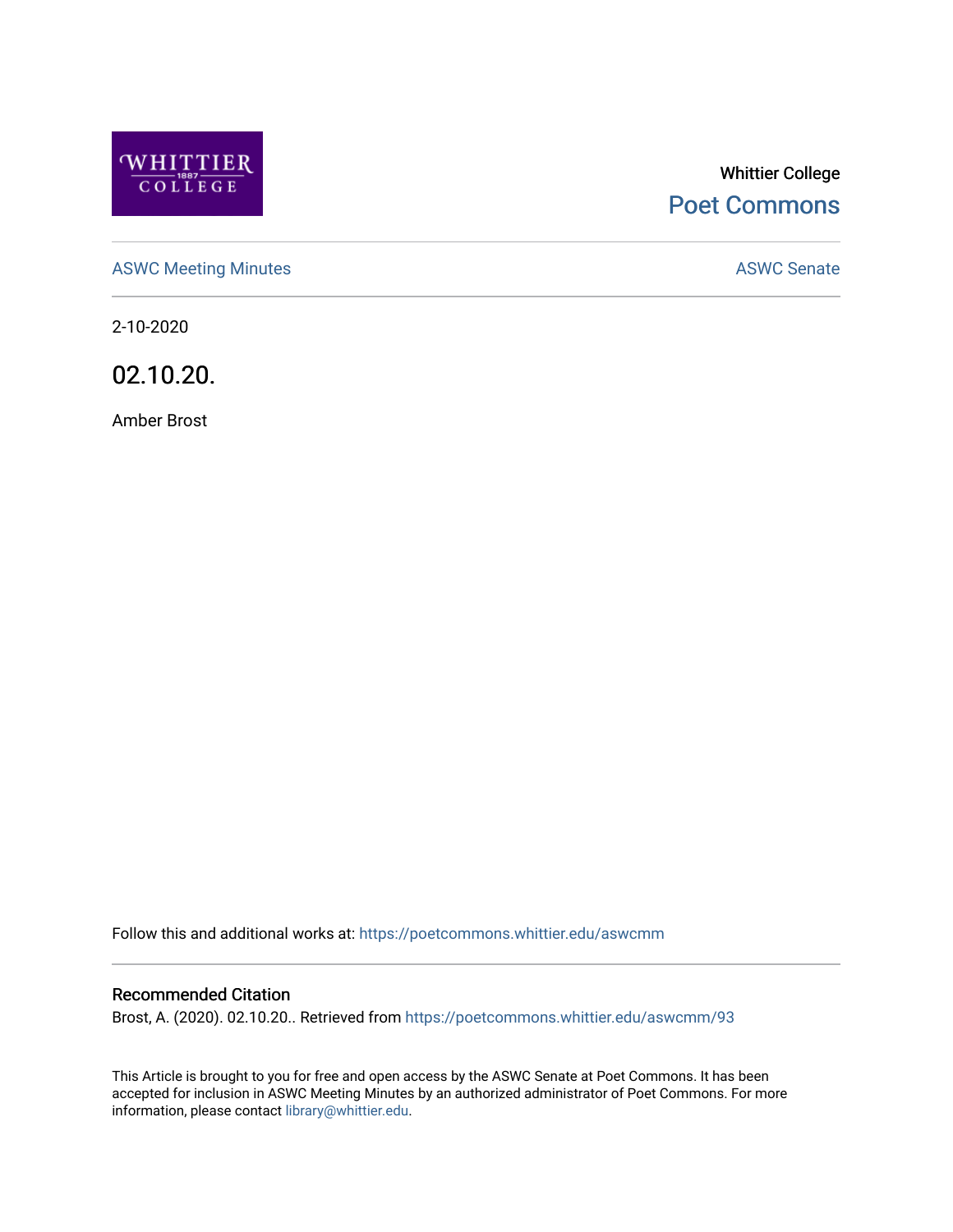

#### **Meeting Minutes for** February 10, 2020

- **I. Meeting is called to order at:** 7:03 pm
- **II. Moment of Silence/Inspirational quote**
	- **A.** INSPIRATIONAL QUOTE
		- Read By: Sen. Ross

#### **III. Mission Statement**

**A.** The ASWC Senate, as the governing body of the Associated Students of Whittier College, is dedicated to the betterment of the college as an institution and as a member of the broader community. The Senate shall assist on-campus clubs and organizations in creating, promoting and implementing dynamic programs and events that involve students and add value to their educational experience. This body will act as an open forum for students to voice their opinions and desires, always keeping the best interests of the ASWC in mind. In all its actions, the Senate will serve the students first with integrity, dedication, responsibility and humility.

Read By: Sen. Torres

#### **IV. Roll Call – Secretary Brost**

- **A. Present:** Sen. Casserly-Simmons, Sen. Minami, Sen. Iseri, Sen. Hagan-Martin, Sen. Ross, Sen. Mendoza, Sen. Torres, Sen. Malone, Sen. Modesti, Treas. Estrada, VP Joachim, Pres. Moya, Dir. Tejada, Sec. Brost, Sen. Royster, Sen. Gracia, Sen. Segura, Sen. Garrison, Sen. Eccles, Sen. Angileri, Sen. Hidalgo, Sen. Alvarez
- **B. Absent excused:** Dir. Gil
- **C. Unexcused: Sen Angileri**

### **V. Minutes Amendment/Approval**

- **A. Approved by:** Sen. Garrison
- **B. Seconded by:** Sen. Casserly- Simons
- **VI. Public Voice**
	- **A.**

#### **VII. President's Message -** *President Moya*

- **A. Tomorrow's meeting with President Oubre @ 2:00pm, please communicate with Pres. Moya if you have anything that you would like anything to go to the President**
- **B. Close Meeting** Sen Mendoza
- **C. 2nd Close Meeting** Sen Garcia
- **D.** Announcement of Lizzie Green as new student body representative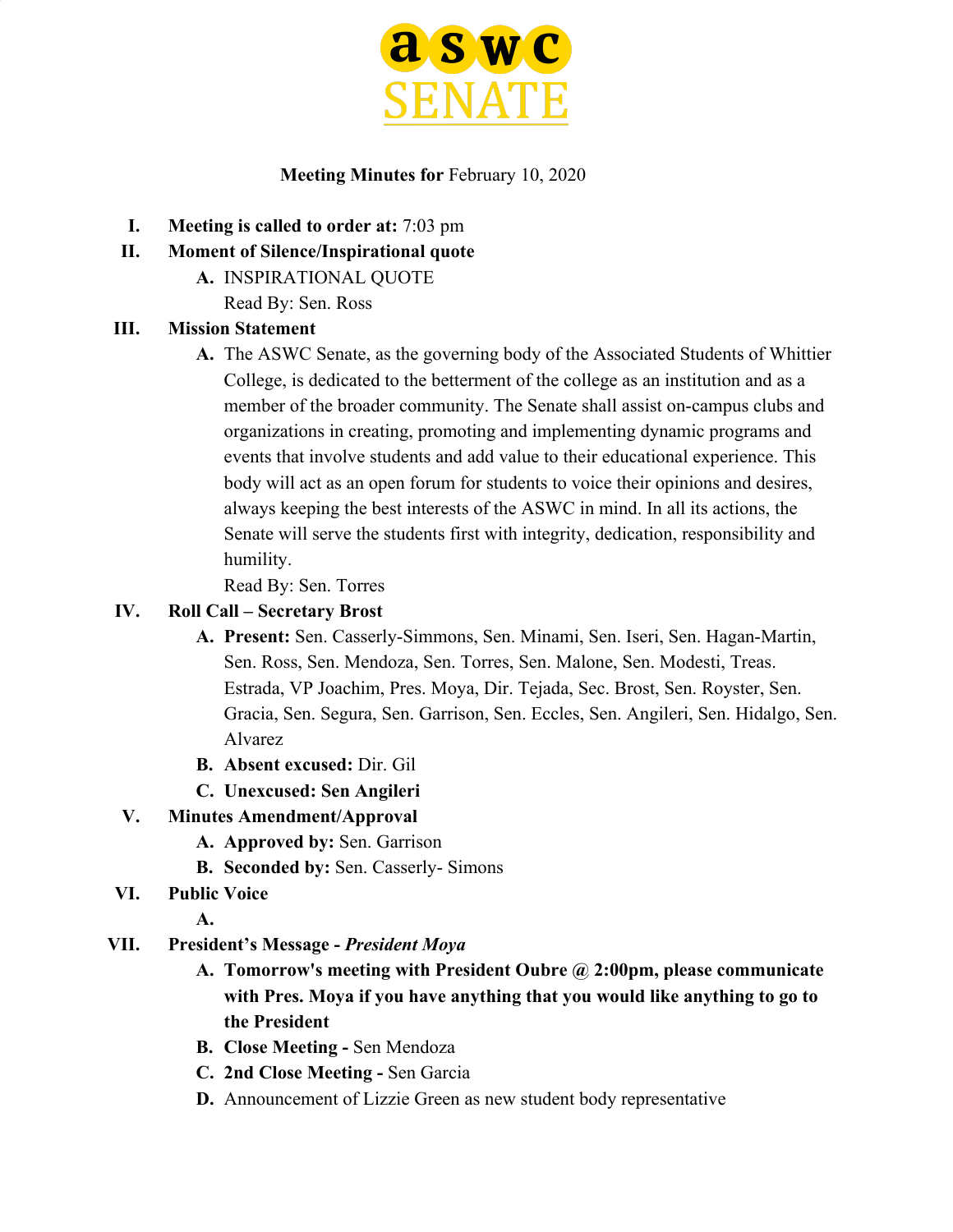

#### **VIII. Treasurer's Report -** *Treasurer Estrada*

- **A. General Fund Balance:** \$??
- **B. Operational Account Balance:** \$??
- **C. Reserve Account Balance:** \$34,631
- **D. Allocated Thus Far:** \$??
- **E. First Readings:** \$3,475.98
- **F. Daily Calendar Considerations:** \$??

#### **IX. Constituent Reports**

#### **A. Academic Affairs Chair:** *Sen. Minami*

 $1$  N/A

### **B. First-Year Class Council:** *Sen. Iseri*

1. I am meeting with the FCC this week to discuss our plans for the rest of the year.

#### **C. Commuter Representative:** *Sen. Hagan Martin*

 $1$  N/A

#### **D. Residential Hall Representative:** *Sen. Ross*

- 1. I am working on scheduling a meeting with Sarah Dudley who heads the administration office for the Facilities Department to better understand the current operations of facilities
- 2. My five preliminary goals for this semester in regards to the Residential Housing Representative spot are as follows (In no particular order)
	- a. A *system of communication/chain of command for facilities requests between the various departments to actually have that communication in place on all levels from student to the top of the food chain.*
	- b. S*etting up a system with facilities for Resident Hall Facilities requests to create accountability.*
	- c. C*reating a survey required for residents in the halls to better understand the pressing issues.*
	- d. U*pdating the website section on the resident halls to accurately depict housing to prospective students including measurements, video, and information that currently isn't available*
	- e. *Finally I would really like to have an honest conversation with whomever I need to about the situation regarding Resident Hall updates. I would love to start the timeline on when the college can realistically fulfill the suggestions that the architects who visited campus a few years ago put forth.*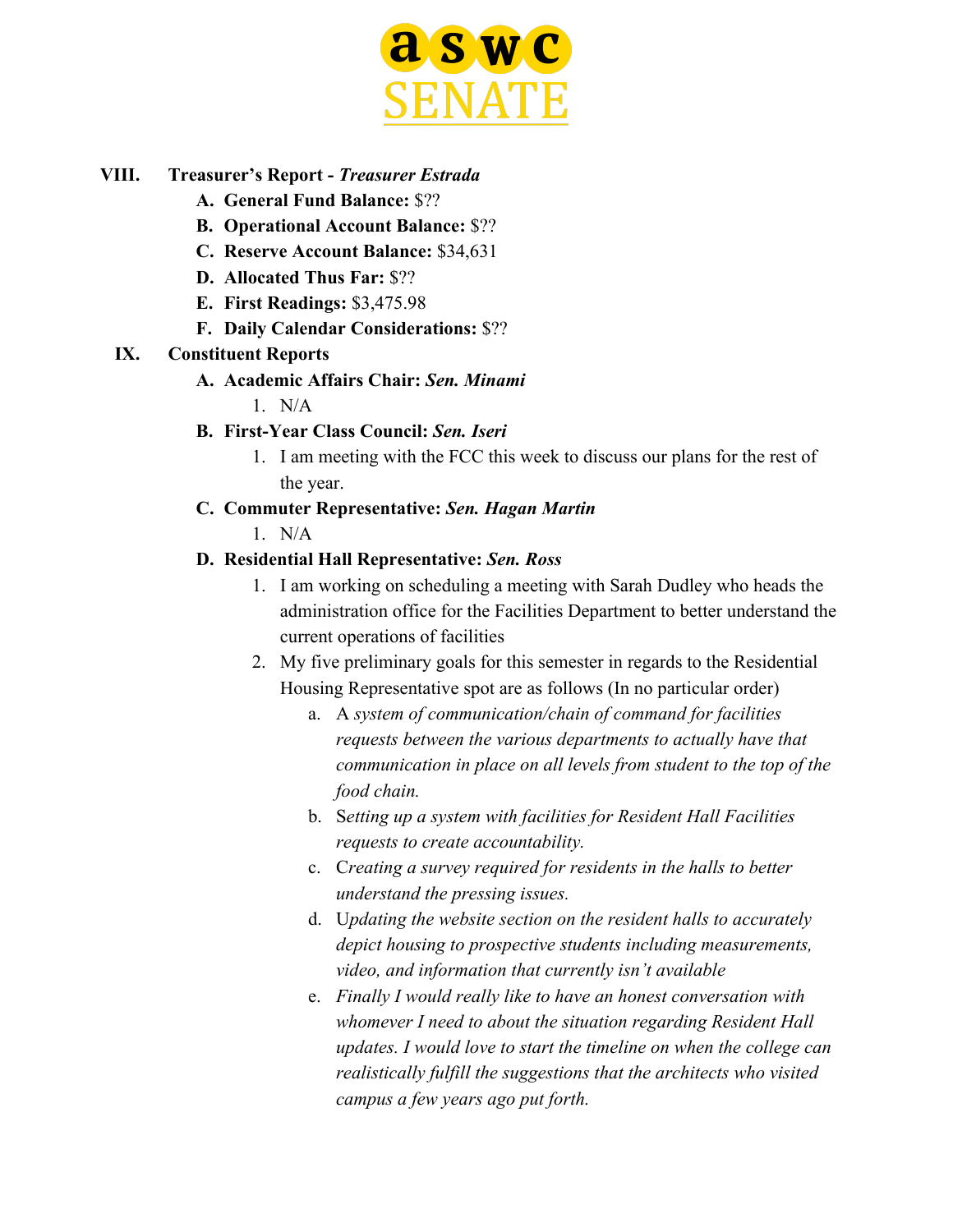

- 3. I am looking forward to finalizing these goals and timelines for these goals over the course of this semester.
- **E. Non-Traditional Student Representative:** *Sen. Mendoza*
	- $1$  N/A

## **F. Student Body Representative:** *Sen.Torres*

- 1. A concern was brought up by a fellow senator that Muslim community here at Whittier college are struggling to eat here due to their dietary restrictions consisnting of non-pork entrees. I rescheduled the meeting time of the culinary committee with Myles so our meeting will take place tomorrow at 1pm to address this issue and come up with a solution to this problem. My plan is to schedule a meeting with craig irby as soon as possible to fix this issue.
- 2. Still trying to get the gluten free menu in makings, hopefully with this next meeting, I can finally get that started

### **G. Student Body Representative:** *Sen. Malone*

1. N/A

- **H. Student Body Representative:** *Sen. Modesti* 1. N/A
- **I. Inter-Club Council Representative:** *Sen. Royster*  $1$  N/A
- **J. Diversity Council Representative:** *Sen. Garcia*  $1$  N/A

# **K. Social Justice Coalition Representative:** *Sen. Segura*

 $1$  N/A

# **L. Media Council Representative:** *Sen. Garrison*

- 1. Our new president is Lauren Blazey of VPS and we went over elections. We are currently getting out budgets together for the spring semester and we are revisiting our constitution as we do yearly. KPOET, and the QC are currently hiring for the spring semester. Our meeting times are currently 4:30 pm in Club 88. We are also slowly starting to train new members for the upcoming year since we do have a lot of seniors this year.
- **M. Poet Student Athlete Leadership Academy Male Representative:** *Sen. Eccles* 1. N/A
- **N. Poet Student Athlete Leadership Academy Female Representative:** *Sen. Angileri*
	- 1. Women's Basketball has an overall record of 15-7. Their next game is a home game this weekend, Saturday 15th at 4:00 pm.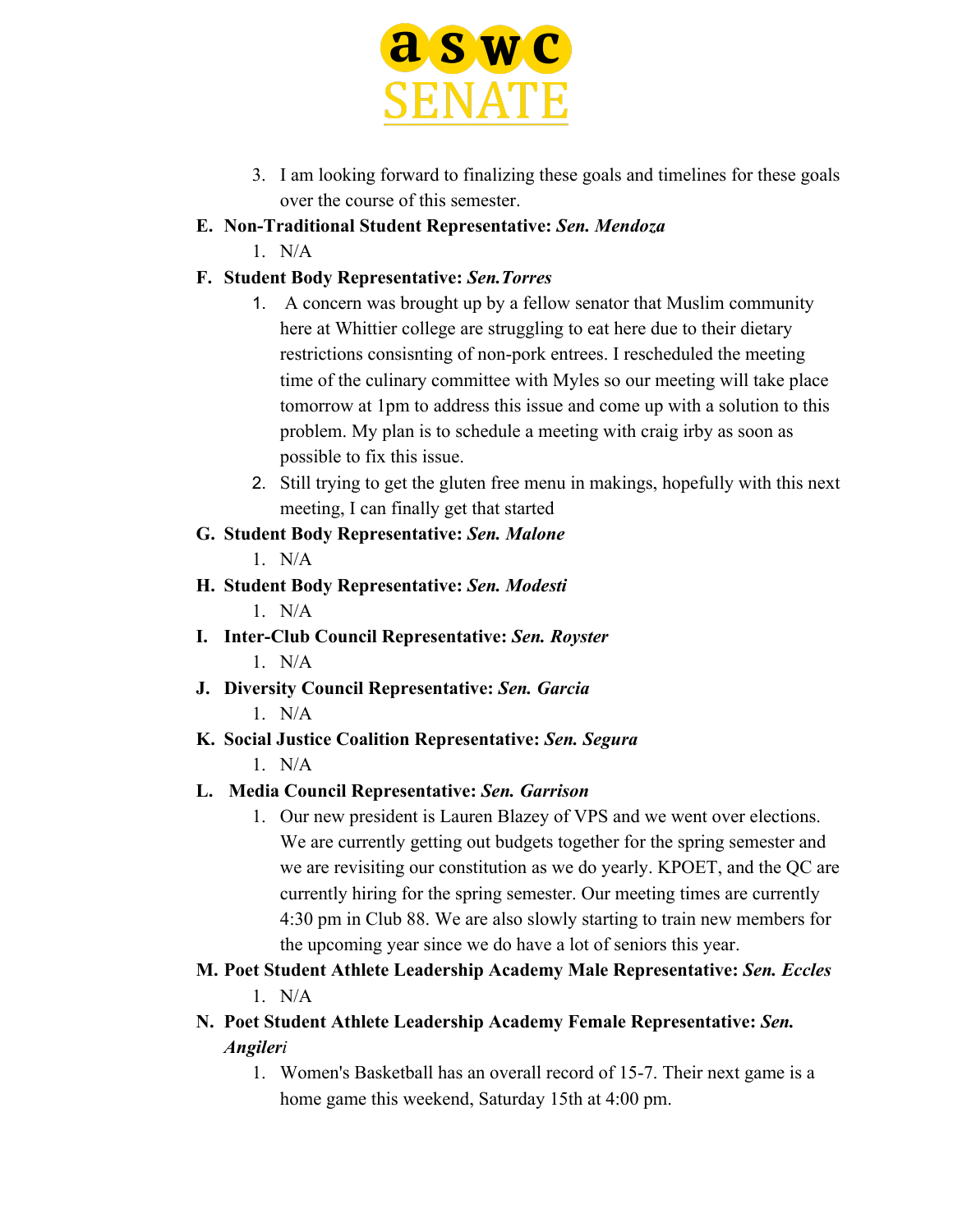

- 2. Women's Water Polo has a tournament this weekend at Redlands University, where they'll play Cal State Northridge, Concordia, Toronto and Ottawa.
- 3. Women's Softball played and swept Puget Sound last Saturday, with the last game ending in a run rule. First game was 5-4 and the second game was 11-3.
- **O. Inter-Society Council Female & Male Representative:** *Sen. Hidalgo & Sen. Alvarez*
	- 1. N/A

### **X. Committee Reports**

### **A. Administrative –***Vice President Joachim*

1. Last week, I sent an email to Dr. Romberger about potential partnerships with the Counseling Center this semester. One partnership she discussed was Movies for Mental Health, a program sponsored by Art with Impact that involves college students (through film clips) in conversations surrounding mental health stigma. This event is being sponsored by Athletics/SDS and has been tentatively scheduled for March 9th in the GAC. The Counseling Center has also agreed to partner with other self-care events and they have requested that we finalize a calendar with them.

### **B. Budget-** *Treasurer Estrada*

- 1. I have emailed Manny from accounts payable and we were able to create a new account under the ASWC Senate for the environmental committee.
	- a) Last thursday I was able to submit e-boards par forms for their stipends.
- 2. Budget committee will meet Tuesday at 12:40pm-1:30pm in the Ose Conference room. Everyone that is signed up will be reminded through the slack app.
- 3. Budget committee was able to come to a conclusion regarding the E-board stipends for \$2050 to be paid for each member.
- 4. The transfer club submitted a budget request for \$132.50.

### **C. Campus Relations-** *Director Tejada*

1. We will be meeting for the first time, next Monday at 5pm, see you there!

### **D. Elections-** *Secretary Brost*

1. Elections Committee will meet this week at 4:30 in the Senate Office to go over the elections code.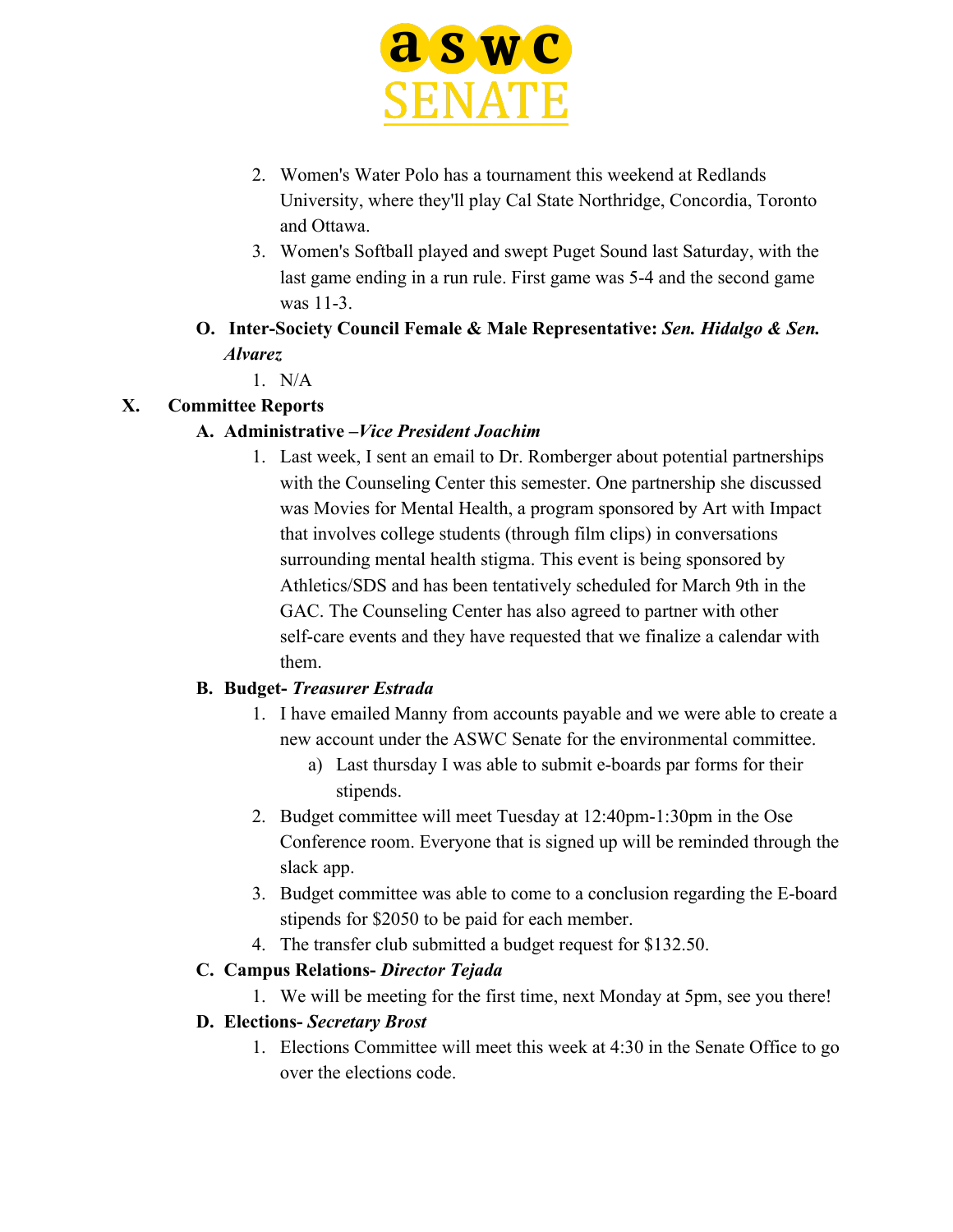

#### **E. Program Board –** *Director Gil*

- 1. Hello everyone! Welcome back week events were a huge success! Thank you to everyone who came out and enjoyed the events!
- 2. Program board meeting times have now changed to every Thursday at 4:30 pm in the ose conference room.
- 3. Follow our Instagram @programboard\_wc to stay up to date on our upcoming events and to leave feedback!

#### **F. Advocacy-** *President Moya*

1. Met last Wednesday, adn focused on the prayer room, if this is something that you are interested in, please come to the advocacy meetings or Text Myself, Sen. Garcia or Sen Minami

### **G. Culinary-** *Sen. Malone & Sen. Torres*

- 1. Working on a new time on the meetings, student feedback forum be a possibility for culinary committee to get information
- 2. Pres. Moya makes it a point to have a culinary committee to be a focal point or a conversation point for student feedback. Possible different office hours for each person in the culinary committee.
- 3. Spring Orientations demand for change, retention
- 4. Sen. Torres- more transparent and concerned for Craig, to have the student come to those meetings and voice their concerns, and get the movement established a lot quicker.

#### **H. Student Feedback Committee-** *Sen. Modesti*

- 1. Have not met working on a time, meeting will occur in addition to dorms
- **I. Student Finance Committee-** *Tres. Estrada*

### 1. N/A

- **J. Environmental-** *Sen. Casserly-Simmons*
	- 1. Composting has started up again with two days a week picking up waste.
	- 2. Bike Share program is still in the works. School is stuck on liability, working on finding a happy medium.
	- 3. CI sustainability
	- 4. Their are bamboo straws in the spot
	- 5. Paper portion cups are in the spot and will be in the CI soon instead of plastic
	- 6. Soda machine was moved outside of the work area for the spot so students can access it meaning they don't have to have plastic cups or waste at all and can use reusable bottles.
	- 7. Reusable baskets should be in the spot soon.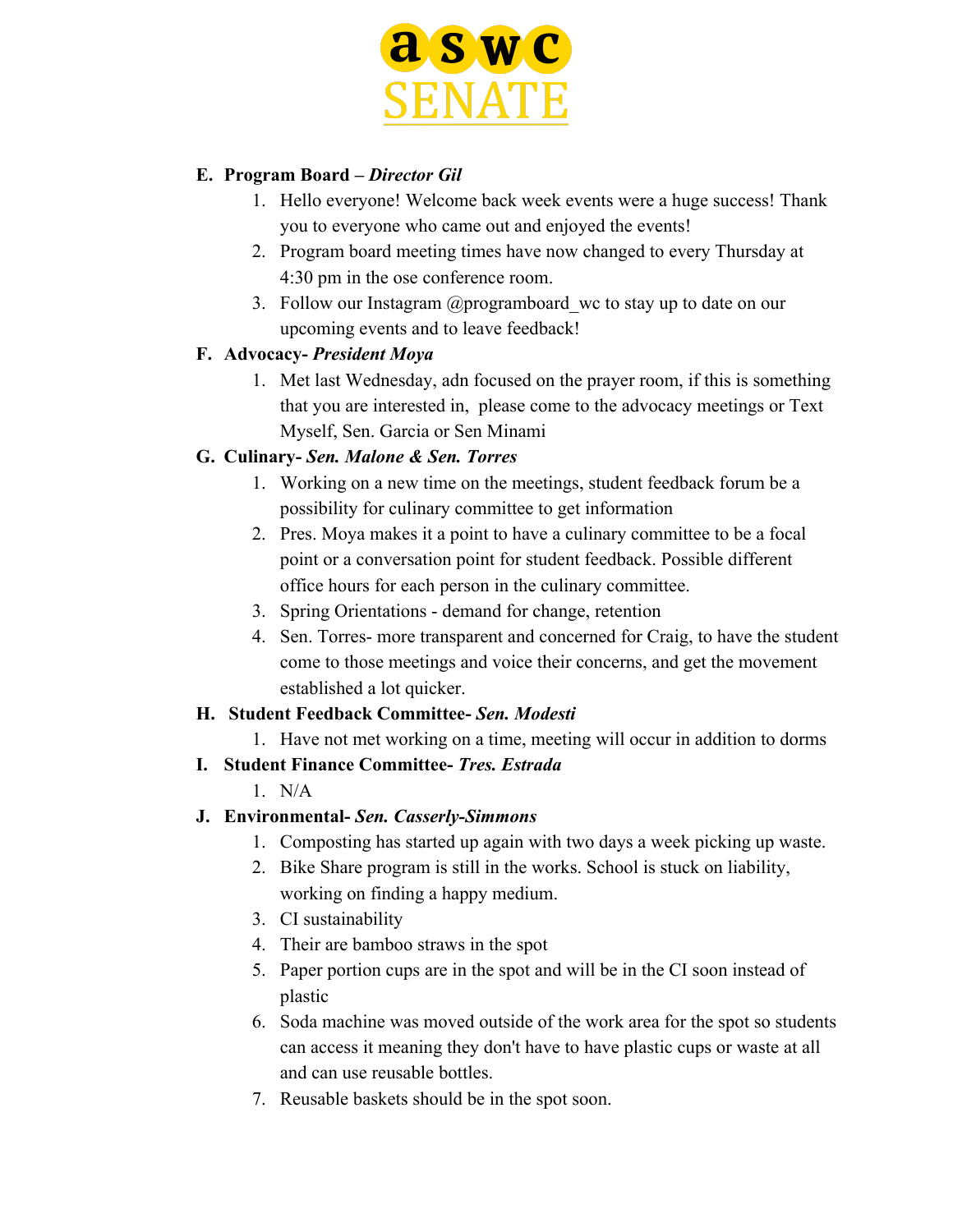

- 8. Recycling program around campus
- 9. Have a student willing to drive the recycling to a center.
- 10. Action Bill is starting to be drafted
- 11. Tabled multiple days last semester and emailed twice. Shall email out again when it gets closer.

### **XI. Closing the Meeting** @ 7:33 pm

- **A.** Closed by Sen Eccles
- **B.** 2nd Closed by Sen Mendoza
- **C.** Move to Open the Meeting Sen, Eccles
- **D.** 2nd to Open Sen. Casserly-Simmons

### **XII. First Readings**

- **A.** Star Party by the Physics Club Spring 2020
	- 1. Cassady Smith, President Physics Clubs
- **B.** Opportunity for students to observe things learned in physics and astronomy classes
- **C.** Opportunity for students outside of STEM classes to experiences and learn about star gazing
- **D.** Camping atmosphere provides excellent bonding opportunity for all students and faculty present
- **E.** Location and Sights
	- 1. Anza Borrego Desert State Park 3 hours south of Whittier
	- 2. Campsites for large groups
	- 3. Hiking trails nearby
- **F.** About the Event
	- 1. Semi Annual trip to camping site
	- 2. Physics department brings high powered telescope to observe the sky
	- 3. 50 students transported via tour bus to location
	- 4. Food and camping supplies all provided
	- 5. Leave April 10th 5PM return April 11th 12PM
	- 6. Open to all students
	- 7. Digital sign ups
- **G.** All funds are TBA depending on receipts back
	- 1. Campsite 175. 98
	- 2. Gas 80.00
	- 3. Van rental 250.00
	- 4. Park Entrance Free 60.00
	- 5. Bus Rental 2,300.00
	- 6. Food 500.00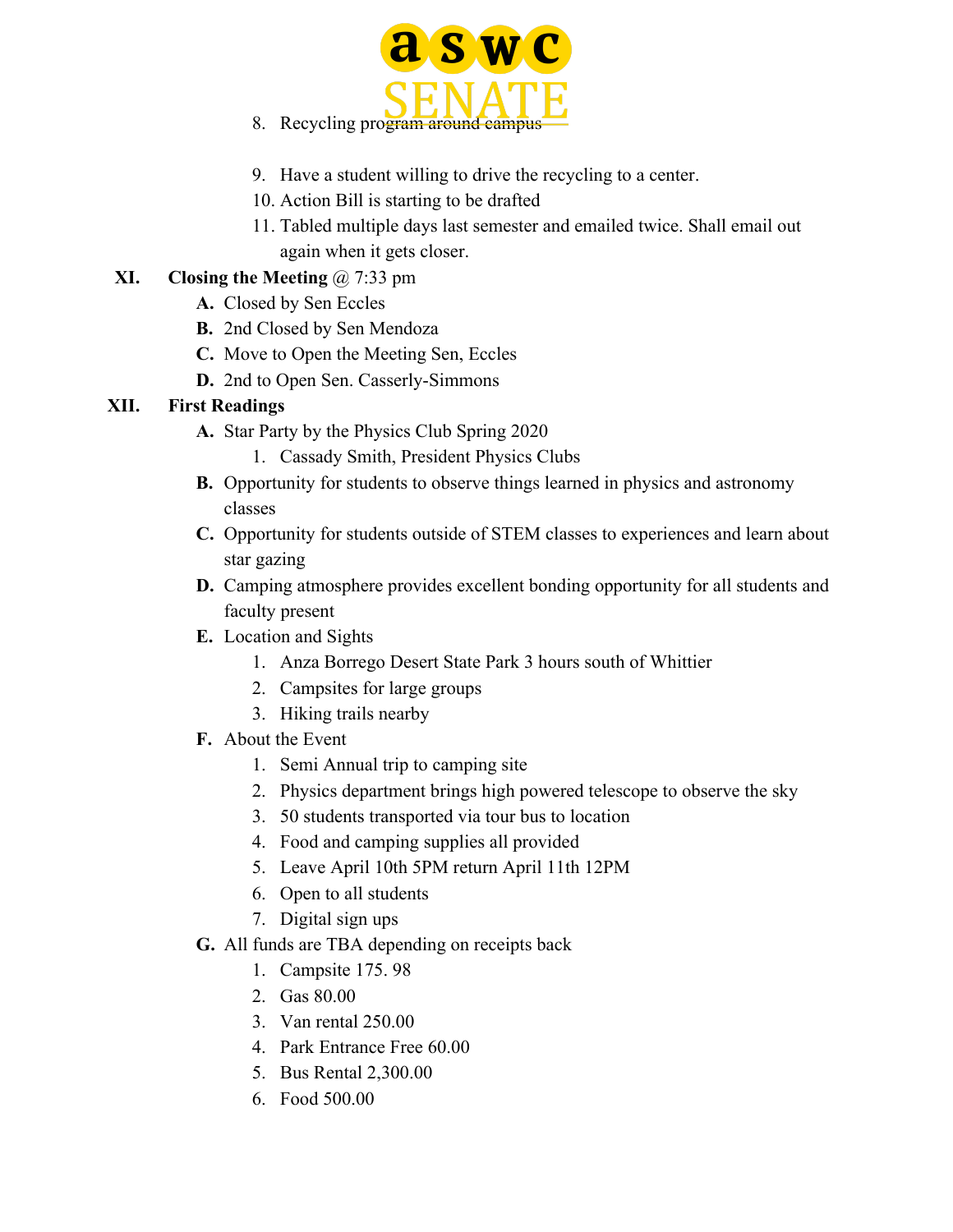

- 8. Park Entrance Fee 2 10.00
- **H.** All money will go back to students
- **I.** Advertising
	- 1. Students@poets.
	- 2. Digital Monitors in SLC
- **J.** Questions
	- 1. Sen. Minami
		- a) really consider this event, support STEM events, and support, everything is provided so this is a really great opportunity for everyone to learn through STEM and different programs
	- 2. Sen. Ross
		- a) Many first years are looking forward to this event, there is already a lot of buzz around this event, and the table should consider funding this fully.
	- 3. Sen. Casserly- Simons
		- a) Possibly getting in the park for free

### **XIII. Daily Calendar Considerations**

- **A.** Penntronic
	- 1. Free event for all WC students
	- 2. Electronic Dance/ Festival
	- 3. Bring in DJ's which in previous years has been on campus
	- 4. We give opportunities to spread the work of Whittier College students
	- 5. No other event is like Penntronic
- **B.** Promotion
	- 1. Social media and looking to ask Senate ISC and other on campis orgs to post too
	- 2. Promotional Video created by WC and Penn Alm Hunder Kondo
- **C.** Quotes and Pricing
	- 1. Canopy \$1,833.32
	- 2. Stage \$ 517.40
	- 3. Audio and lights\$ 4,650
	- 4. Damage waiver \$251.98
	- 5. Saes \$300.00
	- 6. Promo \$800.00
	- 7. Pizza and Water (Bon Appetit ) \$500.00
	- 8. Campus Safety \$500.00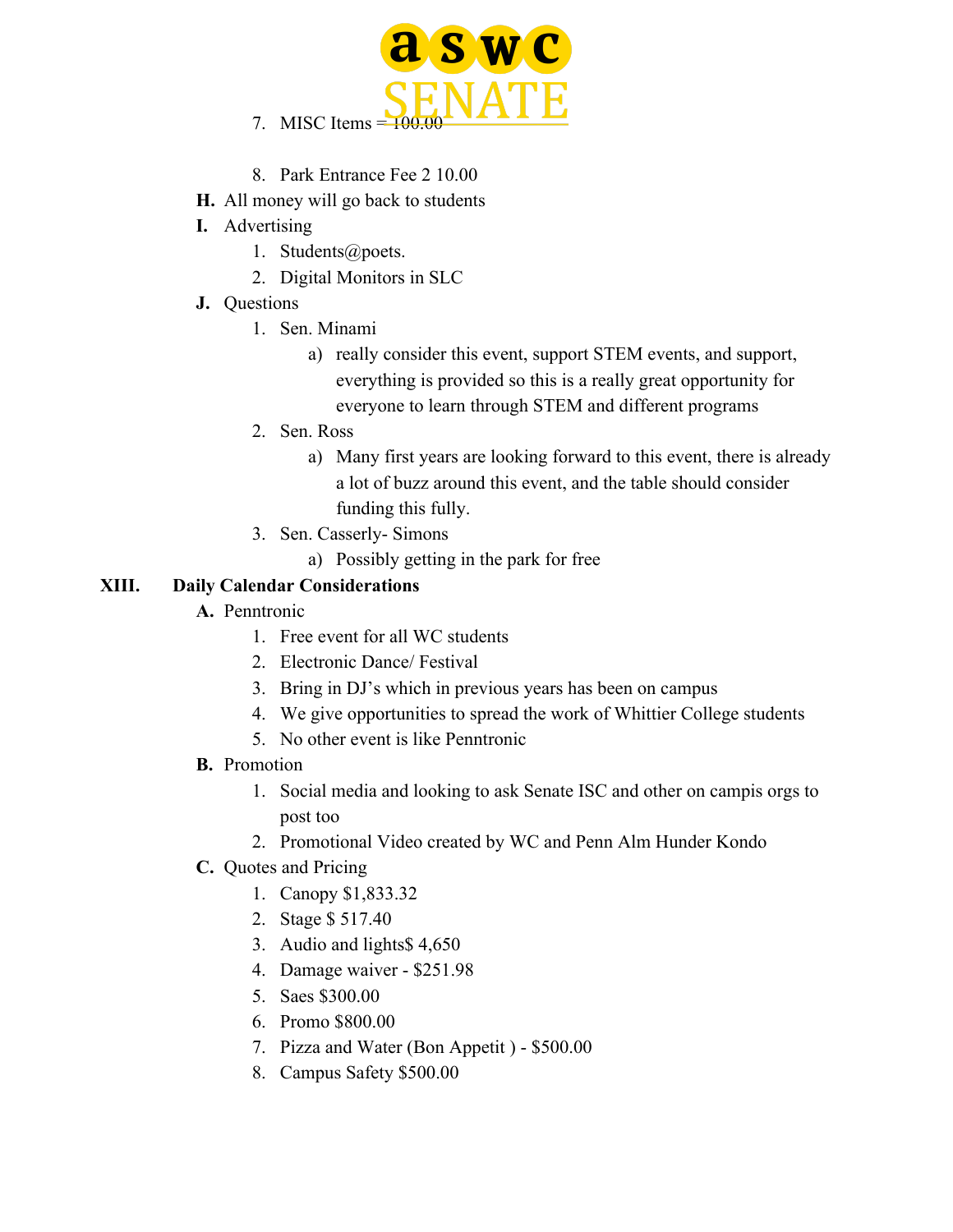

#### **D.** Totals

- 1. Total from vendor before \$ 16,722.31
- 2. Total from vender after \$10,552.70
	- a) Saving 6,169.61
- 3. New Total \$12,052.07
- 4. New total with Pizza water and Campus Safety \$11,552.70
- 5. New Total with only campus safety \$11, 052.07
- **E.** Condemnation on bringing the price down so much
	- 1. Sen. Casserly Simmons
		- a) Clarification on amounts noted
	- 2. Pres. Moya
		- a) Reaching out to program board, nice to see that all the feedback was given was taken seriously and all the numbers were received
	- 3. Sen. Mendoza
		- a) Exposing the campus, to rave culture and that rave culture is meant to be for bonding and the sense of bringing that to the community is a really good addition.

#### **XIV.** Voting

- **A.** Sen. Mendoza \$11,052.70
- **B.** 2nd Sen. Garcia
- **C.** Sen. Casserly Simons \$10,000 hoping to find other amounts
	- 1. Motion to Amend the previous motion to \$10,000
- **D.** Sen Minami I second that motion
	- 1 For  $= 3$
	- 2. It has now been moved to a discussionary period.
- **E.** Possible move of the date,
- **F.** Vice President Joachim going to be voting on the amendment of \$10,000
- **G.** Sen Minami- agrees with Casserly Simons , about making sure that logistical needs are met, and assuring that all the work that was put in are scene and ensuring that this can happen.
- **H.** Sen Garrison agree with Sen Modesti. fund this entirely 11,052, maybe not getting the pizza because of dietary restrictions
- **I.** Sen. Eccles making sure that this event happens, can we collaborate with the Media Council and ISC.
	- 1. Sen. Garrison I can't speak on what my constituency will want to give, I can't guarantee you that we will be able to cover some of those costs, but come to the Media Council Meeting.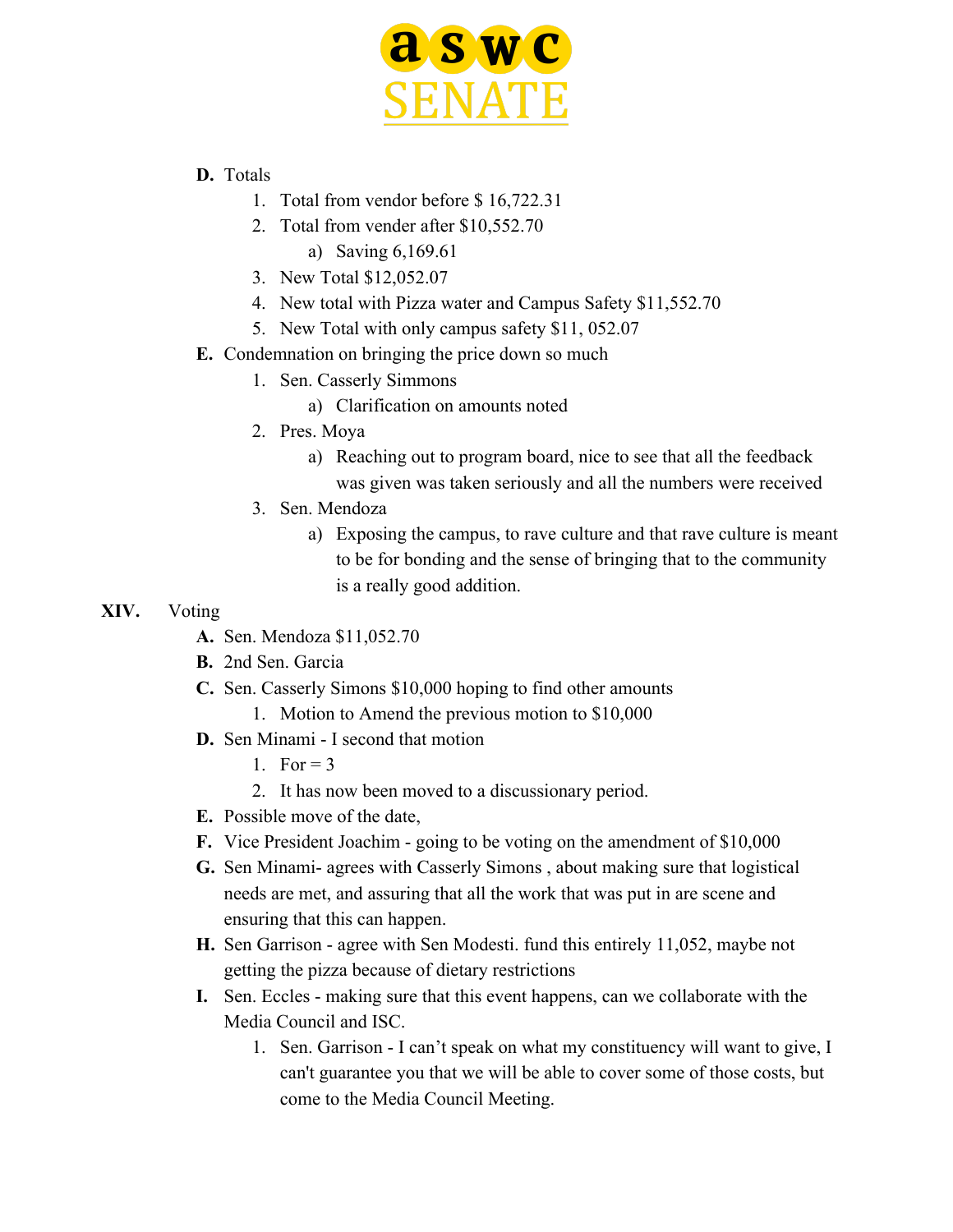

- **J.** Pres. Moya
	- 1. Are you all confident that you will be able to make this event happen,
		- a) Sen Eccles- I'm positive we will do our best to ensure that this event will happen. It's more on when this event happens not so much for if it happens. %100 percent ready to make this event happen
- **K.** Sen. Segura
	- 1. A lot of thought and effort have gone into it and I am chillin with \$10,000
- **L.** Voting for 10,000
	- 1. For  $= 9$
	- 2. Opposed =  $6$ 
		- a) Did not pass
- **M.** Sen. Mendoza fund the \$11,052.70
- **N.** Sen. Hagan Martin I don't feel that I can fund it if I don't know the date, so fund the event if we can find and confirm the date.
	- 1. Sen. Eccles I appreciate that motion
- **O.** Sen. Angeleri can't for sure spend the money because contracts cant be signed if there is no date.
- **P.** Sen. Moya- do you have any down payments
- **Q.** Sen Eccles No, that is what the damage fee,
- **R.** Sen. Moya make sure all logistical means are necessary
- **S.** Sen Alvarez They need to get this ball rolling,

Amendment to 10,00 conditionally

- 1. Vote
	- a) Yes 13
	- b) Opposed 2
- **T.** Motion on Pass Amendment
- **U.** Sen. Garrison , Sen Torres
	- 1. Vote
		- a) For  $= 13$
		- b) Opposed =  $1$
		- c) Abstentions =1

#### **XV. Misc. Business**

- **A.** Representative Ross = Gina CES. There is a shelter that comes in to make food, WC has chosen 5 different nights. There are two nights that need to be filled. February 24, 26, 28 March 3, 5th 5:30 or 6:00 is dinner so  $4.00 - 4.30$ 
	- 1. Pres. Moya = Cold Shelter location moves, for homeless individuals